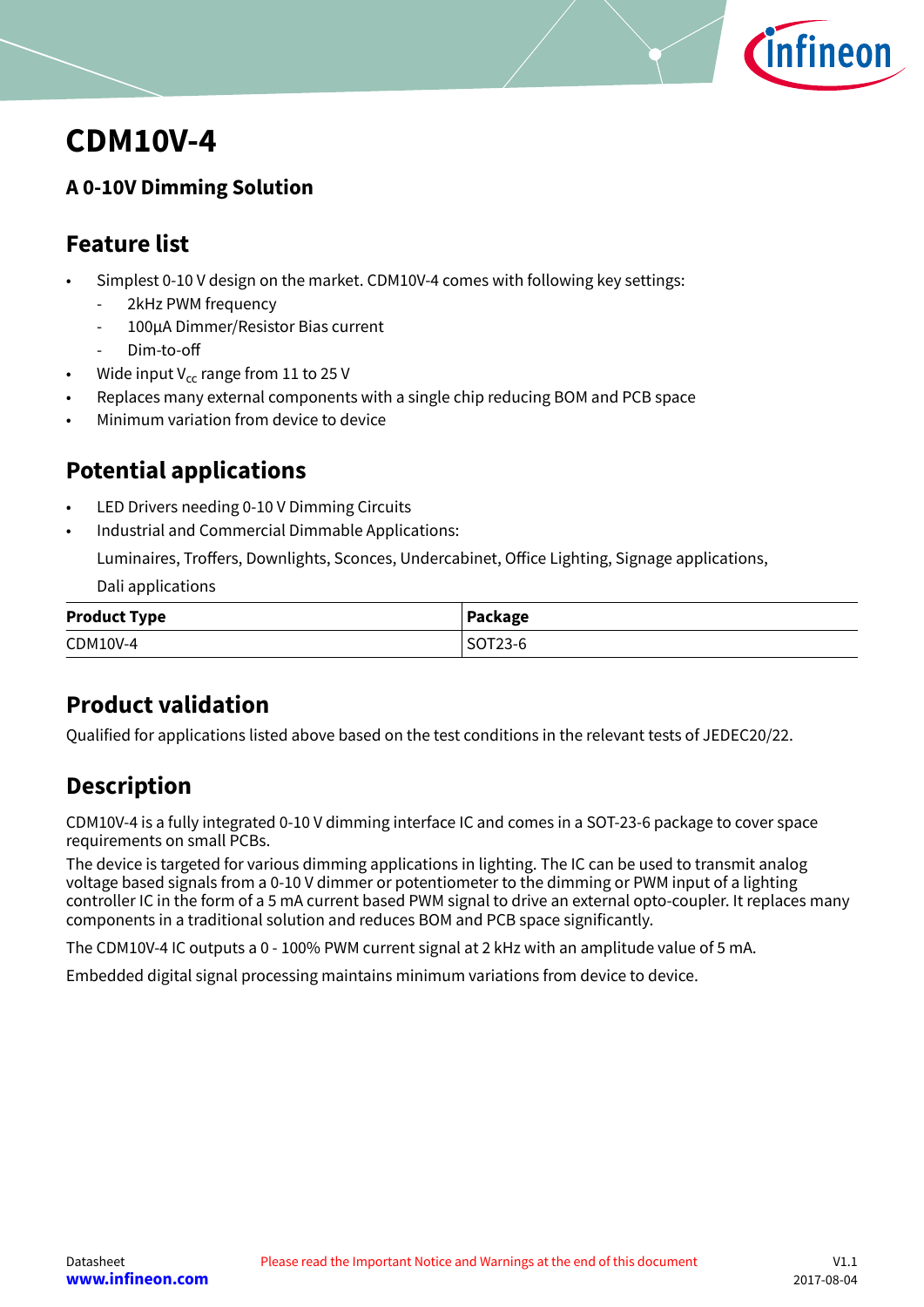

## Table of contents

 $\mathbf 1$  $\overline{2}$ 

 $\overline{\mathbf{3}}$ 

 $\overline{\mathbf{4}}$ 

 $\overline{\mathbf{5}}$ 

 $6\phantom{a}$ 

## **Table of contents**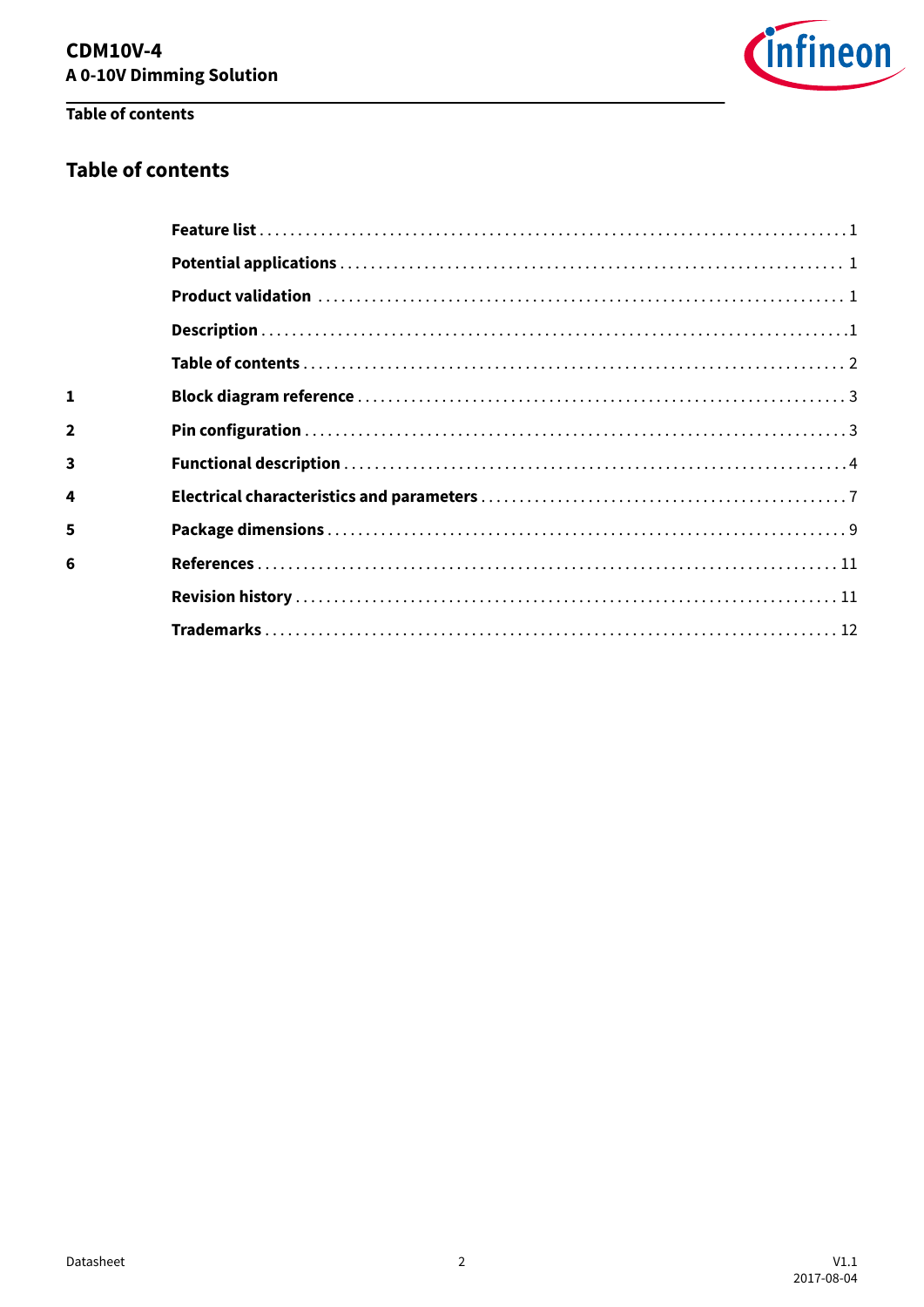

<span id="page-2-0"></span>**Block diagram reference**

# **1 Block diagram reference**



**Figure 1 Block Diagram of the CDM10V-4**

# **2 Pin configuration**

### **Table 1 Pin configutation**

| Pin | <b>Function</b><br><b>Name</b> |                                      |  |  |
|-----|--------------------------------|--------------------------------------|--|--|
|     | $V_{CC}$                       | Input supply voltage                 |  |  |
|     | <b>GND</b>                     | GND                                  |  |  |
| 3   | <b>l</b> out                   | PWM output current                   |  |  |
| 4   | NC.                            | GND                                  |  |  |
|     | <b>NC</b>                      | GND                                  |  |  |
| 6   | $R_{\text{dim}+}$              | Dimmer current output /Voltage sense |  |  |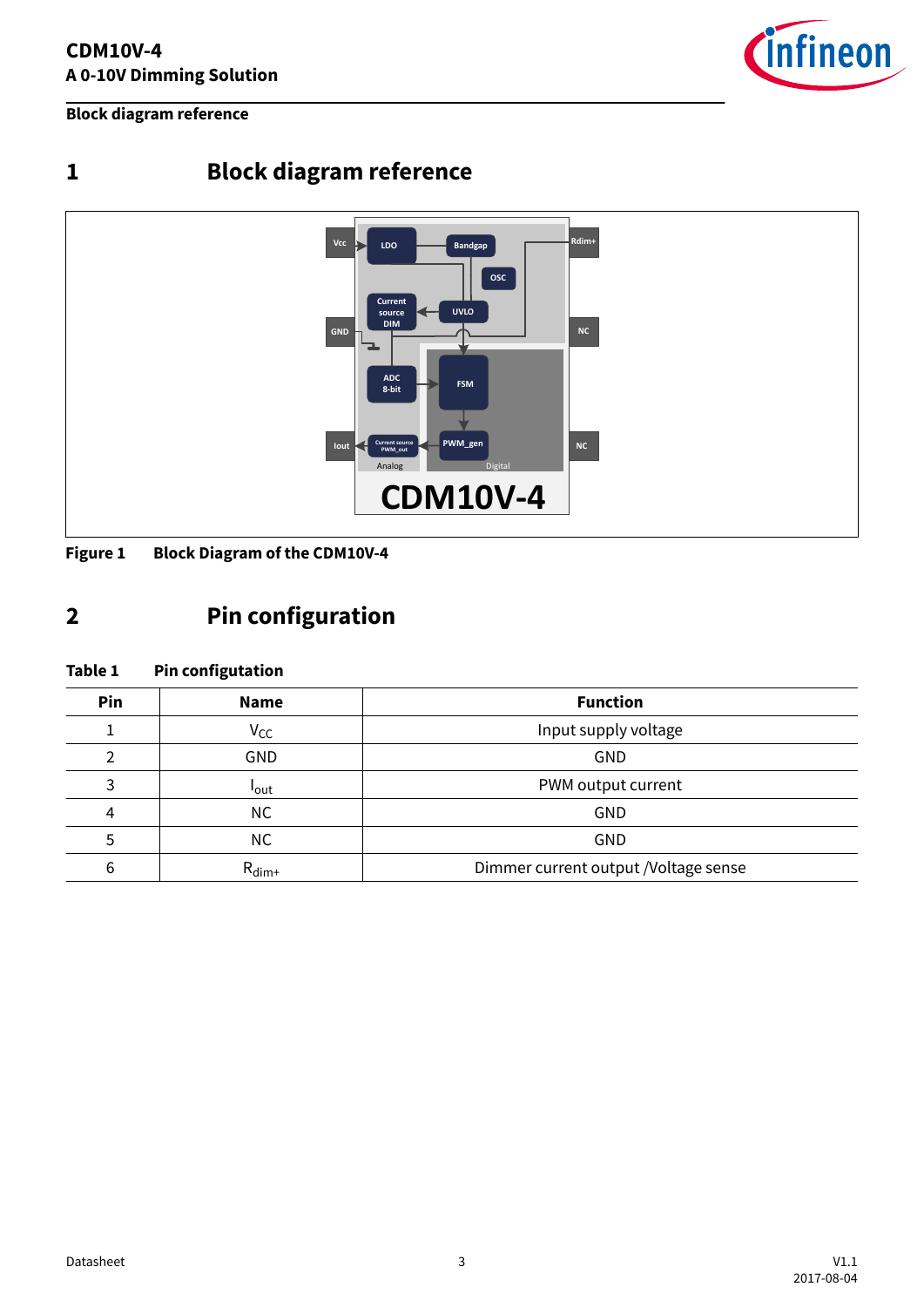

<span id="page-3-0"></span>**Functional description**

## **3 Functional description**

### **Typical Application Circuit**



### **Figure 2 Typical Application Circuit**

- Note: The Diode marked with  $*$  is for the protection of the  $R_{\text{dim}+}$ -Pin when active dimming is used. This is because the voltage on this Pin is not allowed to be higher than  $V_{CC}$ +0.5V. It is advised to use a low leakage, low reverse current Schottky-Diode in order to not influence the dimming performance (e.g. MMSD301T1G).
- Note: The capacitor connected to the  $R_{\text{dim}+}$ -Pin reduces the amount of coupled noise to the dimming signal. The size of this capacitance should be in the range of 2.2 - 10 nF (typ. 4.7 nF), where a small capacitor allows steeper edges of the dimming signal, a larger capacitor enhances the noise reduction.

### **Recommended cooling area**

In order to guarantee the full functionality of the CDM10V-4 device, the required cooling area has to be selected according to the graph in **[Figure 3](#page-4-0)**.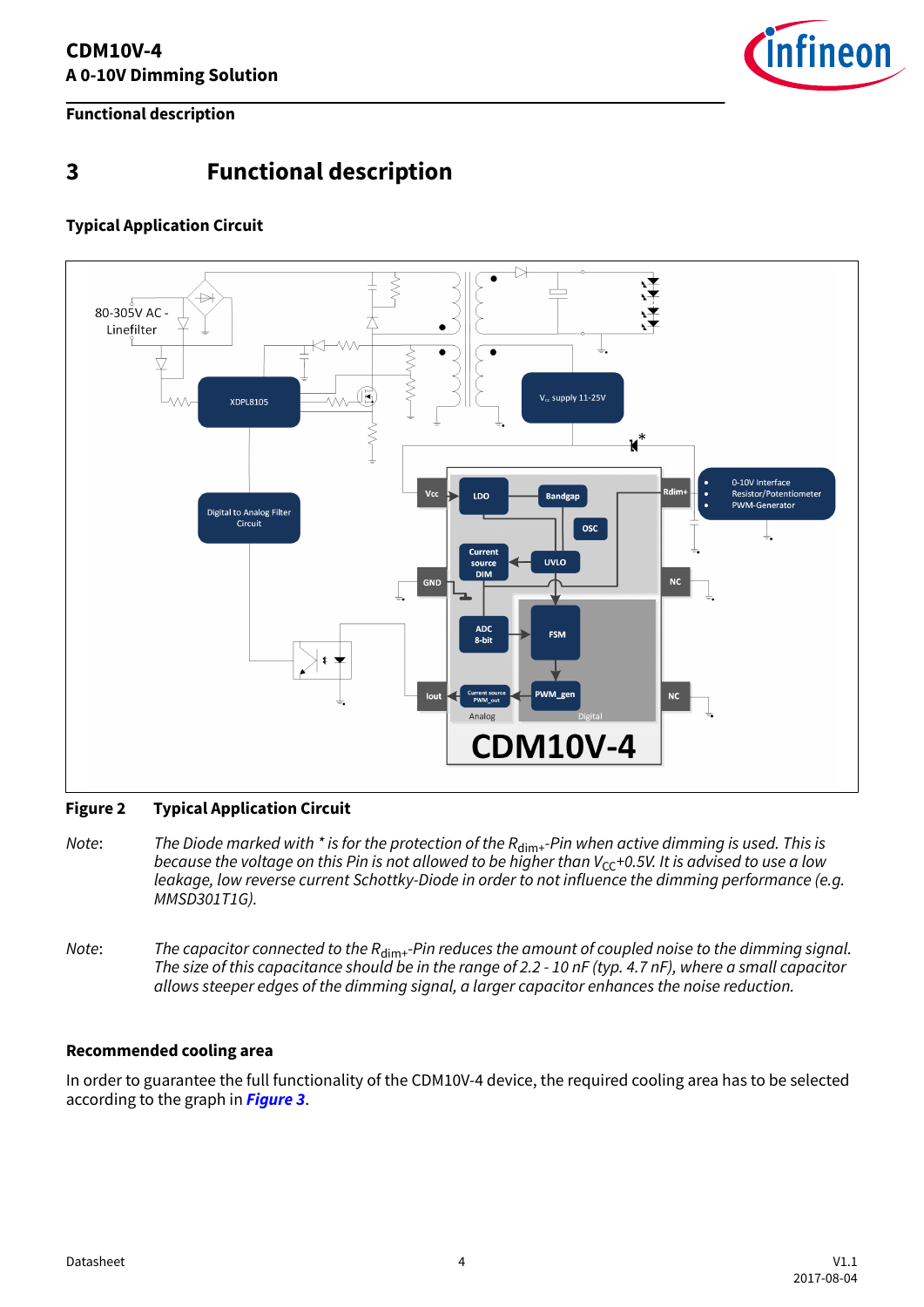### <span id="page-4-0"></span>**CDM10V-4 A 0-10V Dimming Solution**



### **Functional description**



**Figure 3 Cooling area over ambient temperature CDM10V-4**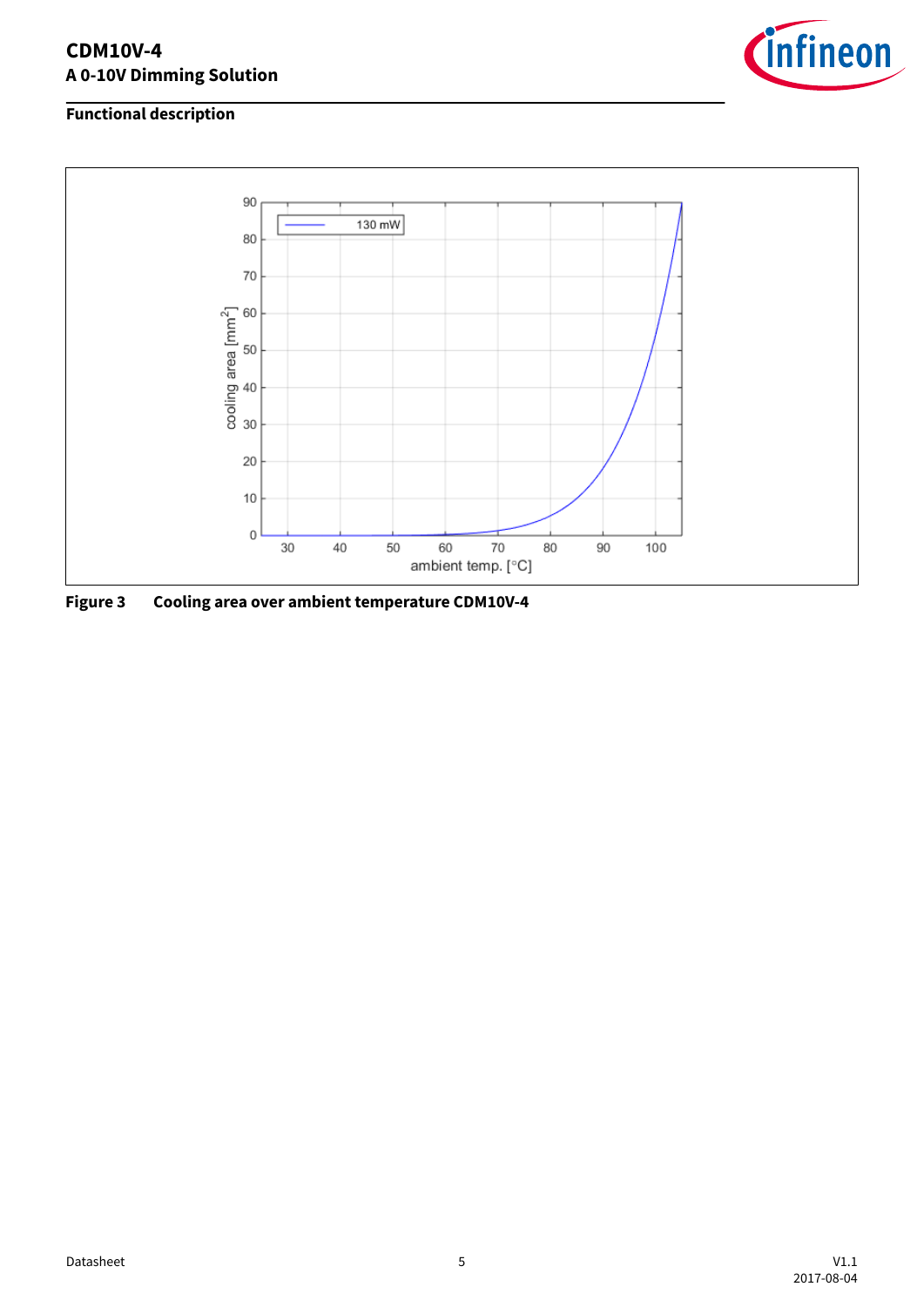### **Functional description**



### **Dimming Characteristic**

### **Table 2 PWM Output current referring to Rdim+-Pin Voltage**

| $R_{\text{dim}+}$                        | <b>Lout</b>     |
|------------------------------------------|-----------------|
| <1 V                                     | Dim-to-Off      |
| $1 - 9V$                                 | $1100\%$ (@ 9V) |
| >9V (max. applicable Voltage: $V_{cc}$ ) | Always active   |



**Figure 4 Dimming Characteristic**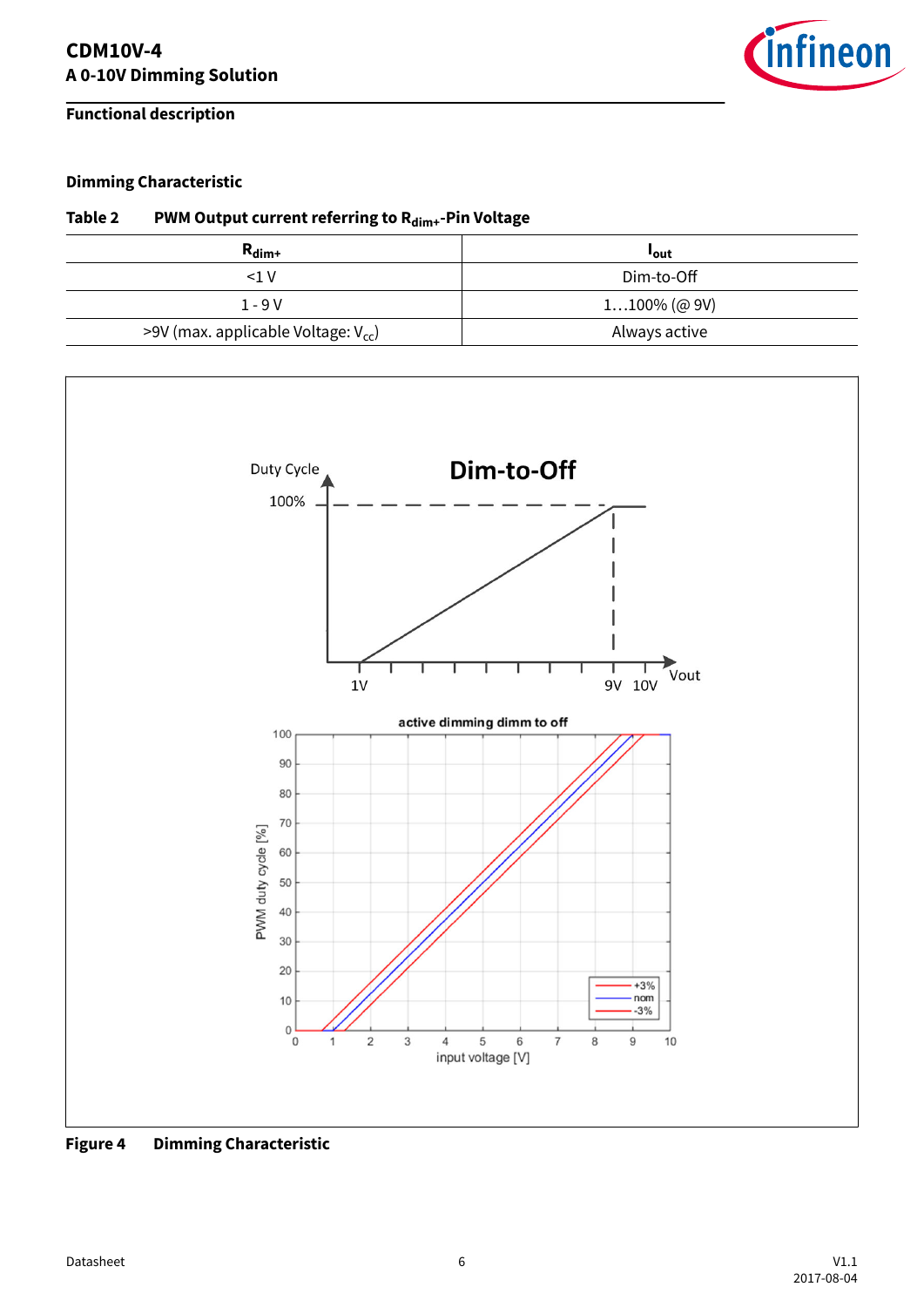

### <span id="page-6-0"></span>**Electrical characteristics and parameters**

## **4 Electrical characteristics and parameters**

| Pin<br><b>Name</b> |                   | <b>Values</b> | <b>Unit</b>    | <b>Note or Test</b><br><b>Condition</b> |                                                                                                                          |
|--------------------|-------------------|---------------|----------------|-----------------------------------------|--------------------------------------------------------------------------------------------------------------------------|
|                    | Min.              | Max.          |                |                                         |                                                                                                                          |
| $\mathbf{1}$       | $V_{cc}$          | 11            | 25             | $\vee$                                  |                                                                                                                          |
| $\overline{2}$     | <b>GND</b>        | 0             | 0              | V                                       | Point of reference                                                                                                       |
| 3                  | $I_{\text{out}}$  | $-0.5$        | 3.63           | $\vee$                                  | Depending on the<br>optocupler voltage<br>@ 5mA                                                                          |
| $\overline{4}$     | <b>NC</b>         | $-0.25$       | 0.1            | V                                       | Connect to GND<br>during operation                                                                                       |
| 5                  | <b>NC</b>         | $-0.25$       | 0.1            | $\vee$                                  | Connect to GND<br>during operation                                                                                       |
| 6                  | $R_{\text{dim}+}$ | $-0.5$        | $V_{CC}$ + 0.5 | V                                       | An applied voltage<br>above max value<br>leads to the<br>destruction of the<br>device. Also valid if<br>$V_{CC}$ is 0 V. |

### **Table 3 Absolute Maximum Ratings**

Absolute maximum ratings (**Table 3**) are defined as ratings which when being exceeded may lead to destruction of the integrated circuit. Exposure to absolute maximum rating conditions for extended periods may affect device reliability. Maximum ratings are absolute ratings; exceeding only one of these values may cause irreversible damage to the integrated circuit. These values are not tested during production test.

### **Table 4 Electrical Characteristics**

| <b>Parameter</b>                         | Symbol<br><b>Values</b> |                          |                                                    | Unit                                        | <b>Note or Test</b> |                                                        |
|------------------------------------------|-------------------------|--------------------------|----------------------------------------------------|---------------------------------------------|---------------------|--------------------------------------------------------|
|                                          |                         | Min.                     | Typ.                                               | Max.                                        |                     | <b>Condition</b>                                       |
| Input Voltage                            | $V_{in}$                | 11                       |                                                    | 25                                          | V                   | Operating Voltage                                      |
| Junction Temperature<br>Range            | $T_{J}$                 | -40                      |                                                    | 135                                         | $^{\circ}$ C        |                                                        |
| Ambient Temperature<br>Range             | $T_A$                   | $-40$                    |                                                    | 105                                         | °C                  |                                                        |
| Power Dissipation                        | $P_{\text{tot}}$        | 6.05 @ 1%<br>duty cycle; | 130 @ 100% duty<br>cycle<br>54 @ 50% duty<br>cycle | $160 \omega$<br>100%<br>PWM &<br>$25V_{in}$ | mW                  | Dimmer current<br>included                             |
| <b>Current Consumption</b>               | $I_{CC}$                |                          |                                                    | 1                                           | mA                  | Current<br>Consumption of<br>the IC for self<br>supply |
| <b>Output Current for</b><br>Dimmer      | $I_{\text{dim}}$        | $-10%$                   | 100                                                | $+10%$                                      | μA                  | Current flow out<br>of $R_{\text{dim}+}$ -Pin          |
| <b>Output Current for</b><br>Optocoupler | l <sub>out</sub>        | $-10%$                   | 5                                                  | $+10%$                                      | mA                  |                                                        |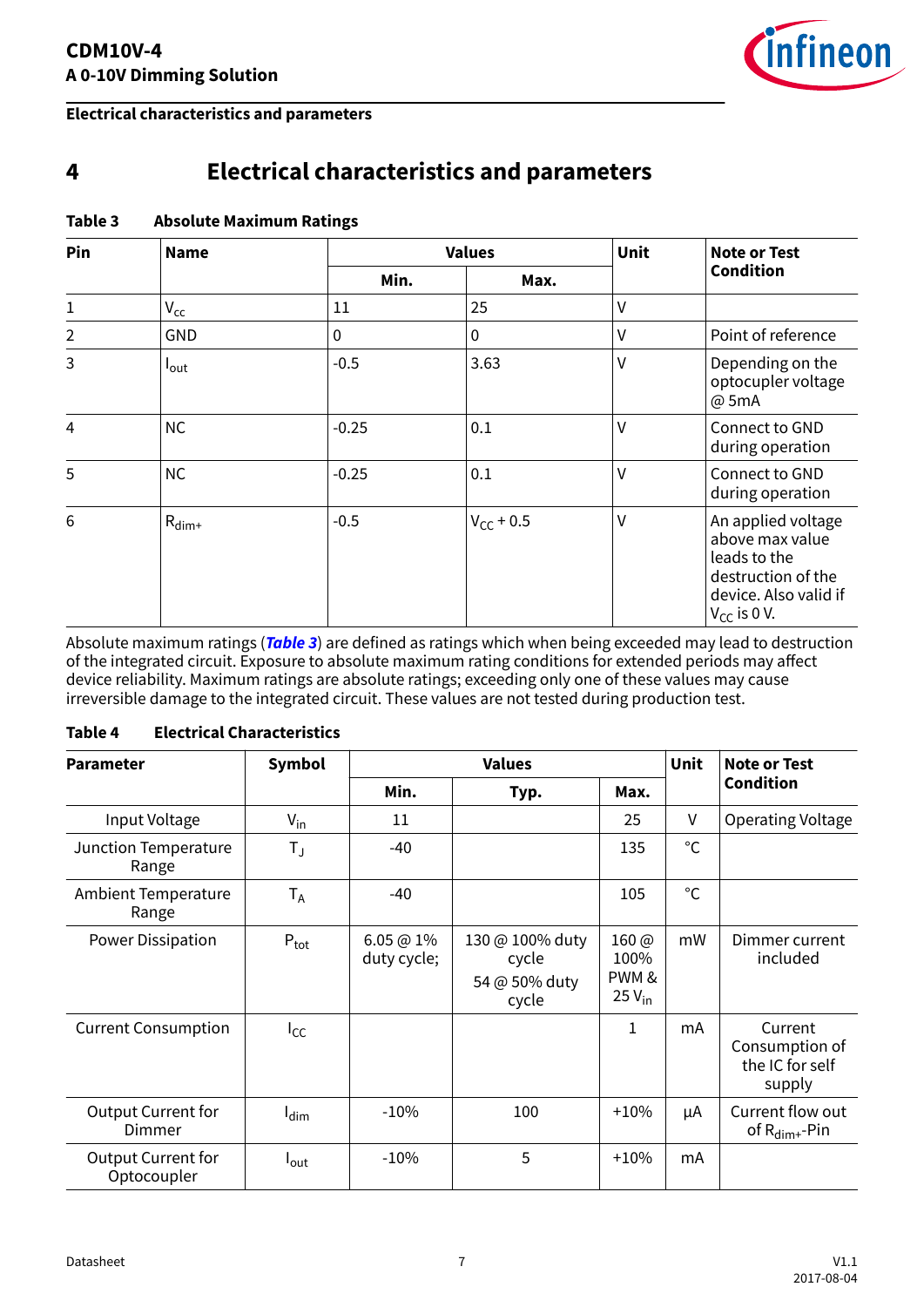### **CDM10V-4 A 0-10V Dimming Solution**



## **Electrical characteristics and parameters**

| <b>Parameter</b>          | Symbol                    | <b>Values</b> |      |        | <b>Unit</b> | Note or Test                                            |
|---------------------------|---------------------------|---------------|------|--------|-------------|---------------------------------------------------------|
|                           |                           | Min.          | Typ. | Max.   |             | <b>Condition</b>                                        |
| Dimming accuracy          |                           | $-3$          |      | $+3$   | $\%$        | With active<br>dimming incl. all<br>variations          |
| PWM frequency             | t <sub>pwm</sub>          | $-6\%$        | 2000 | $+6\%$ | Hz          |                                                         |
| Wake-up Time              | $\mathsf{t}_{\mathsf{w}}$ |               |      | 40     | <b>US</b>   | Time from $V_{CC}$ =<br>11 V to first<br>output current |
| <b>ESD capability HBM</b> | $V_{HAB}$                 |               |      | 1500   | V           | according to<br>ANSI/ESDA/JEDEC<br>$JS-001$             |
| <b>ESD capability CDM</b> | V <sub>CDM</sub>          |               |      | 500    |             | according to<br><b>JESD22 C101</b>                      |

### **Table 4 Electrical Characteristics (continued)**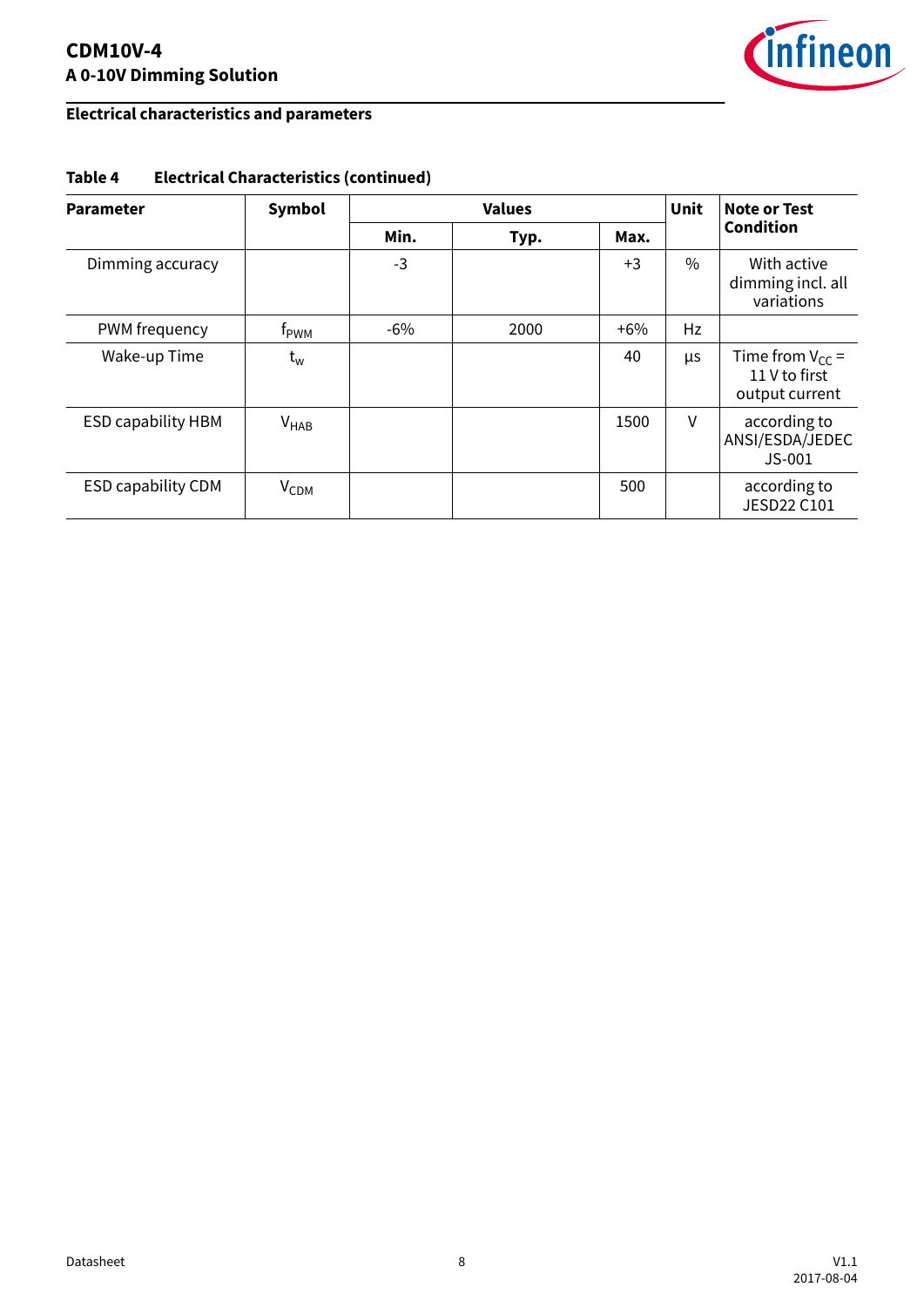

<span id="page-8-0"></span>**Package dimensions**

## **5 Package dimensions**

### **Package Drawings**



**Figure 5 Package Drawings**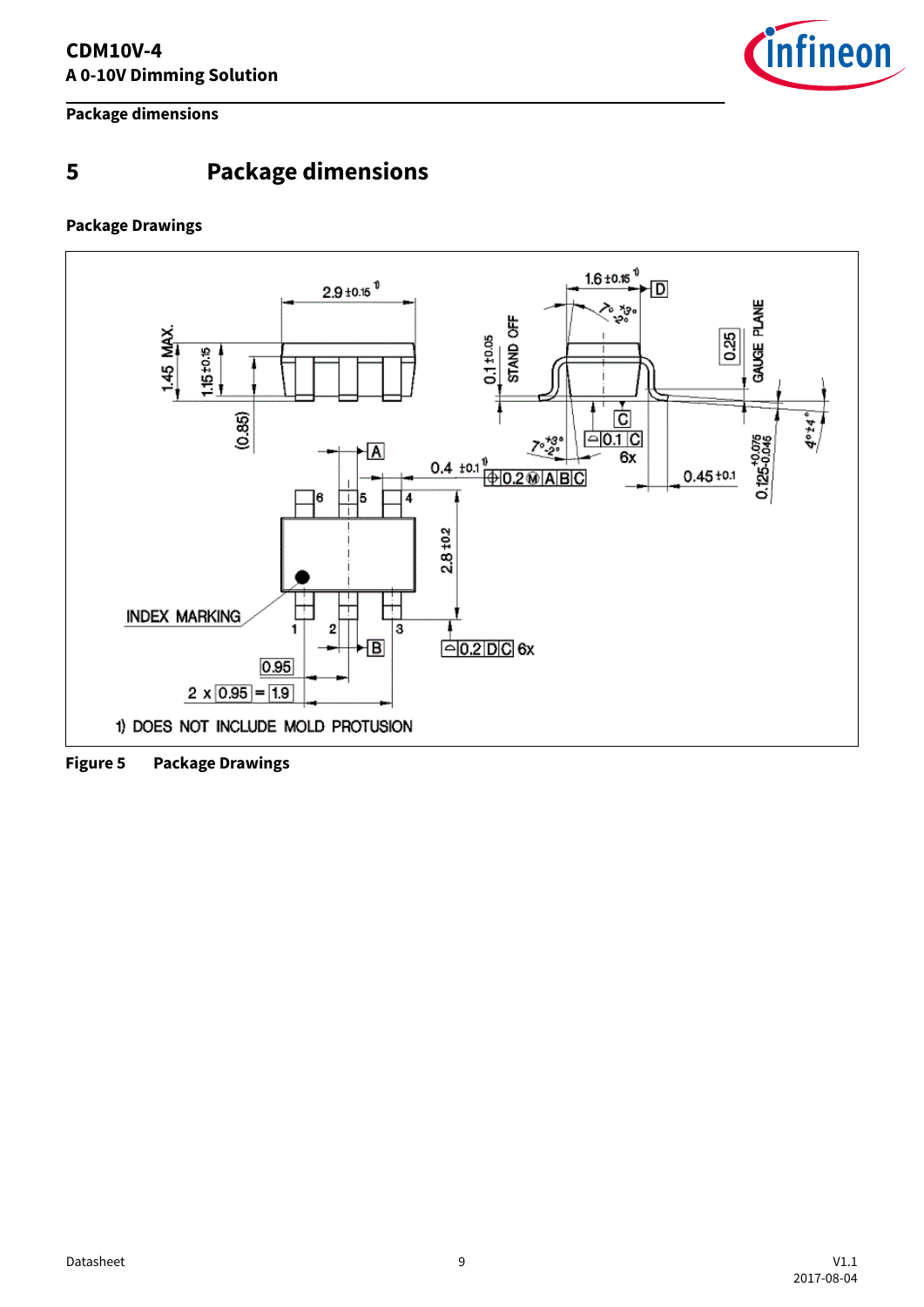### **CDM10V-4 A 0-10V Dimming Solution**

### **Package dimensions**

### **Footprint**



![](_page_9_Figure_4.jpeg)

### **Packing Description**

![](_page_9_Figure_6.jpeg)

![](_page_9_Picture_9.jpeg)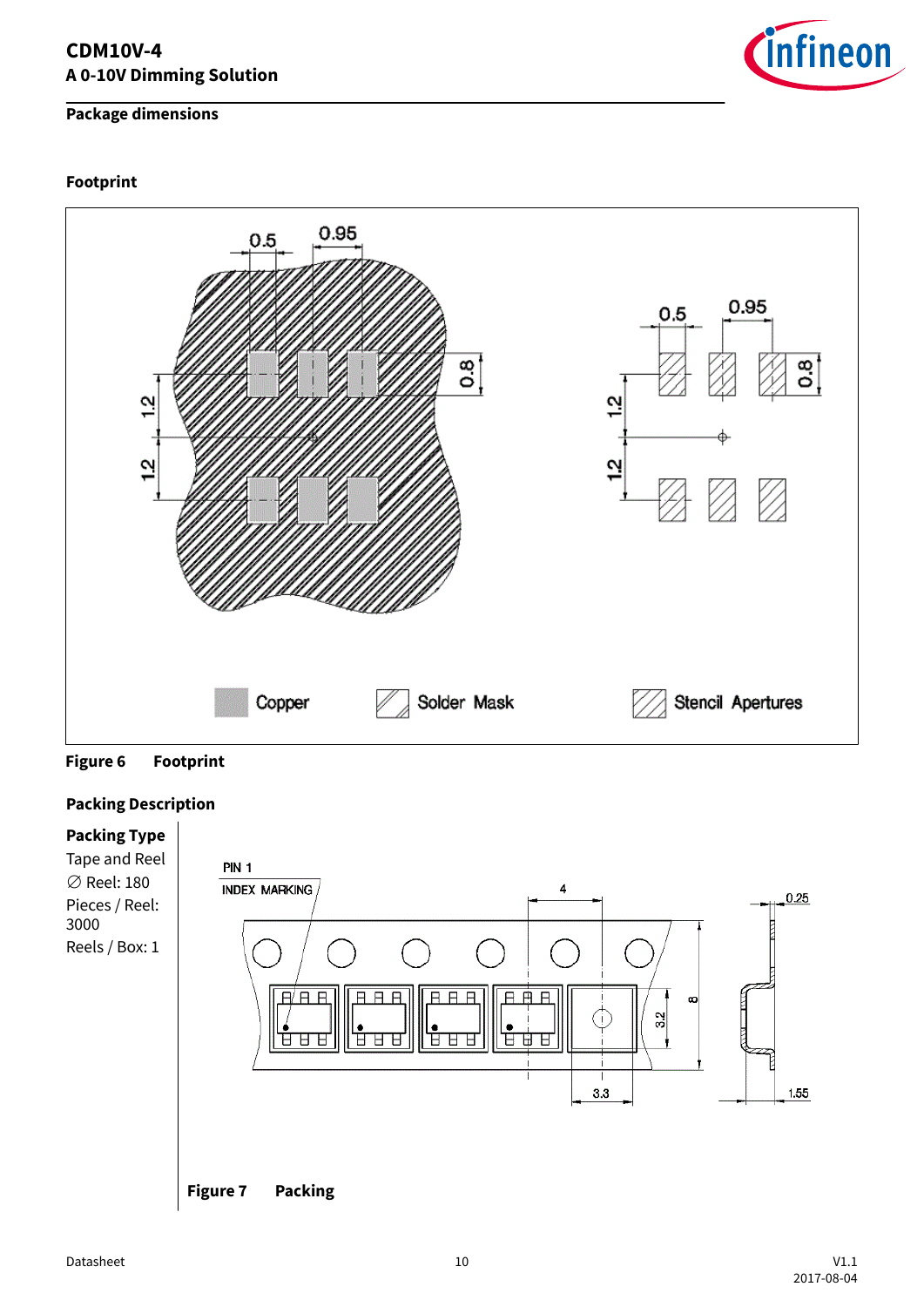### <span id="page-10-0"></span>**References**

![](_page_10_Picture_2.jpeg)

## **6 References**

Additional support material can be found under the following link.

**Related information**

**<http://www.infineon.com/CDM10V>**

## **Revision history**

| <b>Document</b><br>version | Date of<br>release | <b>Description of changes</b>         |  |
|----------------------------|--------------------|---------------------------------------|--|
| 1.0                        | 14.07.2017         | Initial Version                       |  |
| $1.1\,$                    | 04.08.2017         | Changed misleading picture (figure 4) |  |